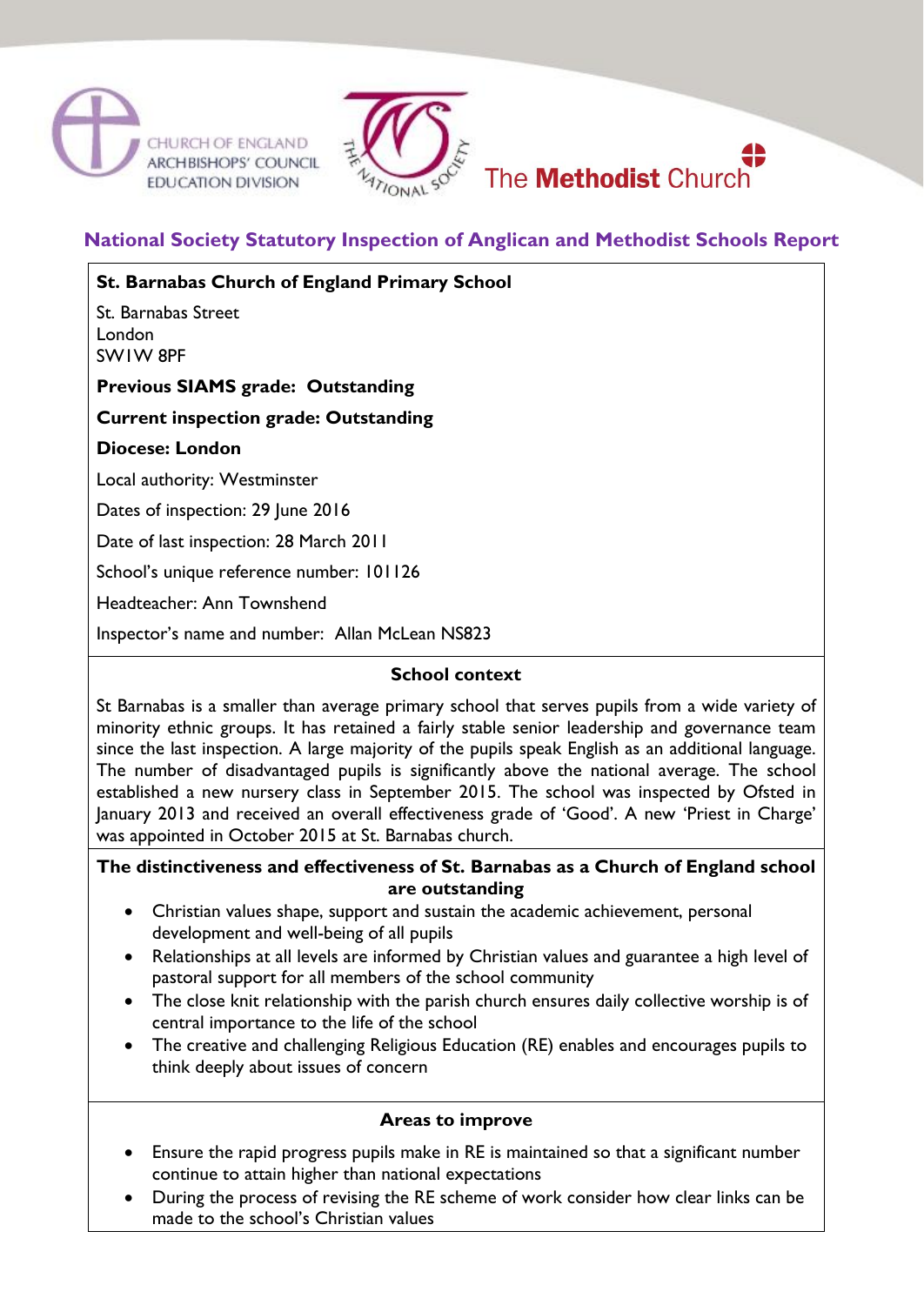## **The school, through its distinctive Christian character, is outstanding at meeting the needs of all learners**

The school's mission statement, 'Living, working and growing together in the love of God' shapes the thinking and determines the priorities and ethos of the school. Explicit Christian values based on the fruits of the spirit permeate every aspect of school life and this creates an ethos that enables pupils to achieve academic standards and progress that are often above national expectations. The school's Christian values are clearly displayed in every classroom. As one child expressed, 'Our values reflect everything we do in school and guide us in how to behave towards each other.' These Christian values are central to the school because they inform all decisions about policy and practice and particularly the very strong relationships between all members of the school community. All those involved in the school communicate high expectations and aspirations for every child in a community where levels of deprivation are higher than the national norm. This is seen both in the academic achievement of pupils, and in their preparation as life long learners. Opportunities provided for pupils' spiritual development is excellent. Pupils respond with sensitivity and maturity to collective worship. Themes explored in collective worship are followed through during RE. Each classroom has a clear area for religious education that reflects the theme being studied. The relationships between all members of the school community are excellent. At the heart of these relationships are the schools Christian values of love, joy, peace, patience, kindness, goodness, faithfulness, gentleness and self-control. Pupils are able to make clear links between these values and the choices they make. The RE curriculum, together with the daily act of worship, ensures that pupils understand the roots of the values within the Christian faith. RE plays an important role in its contribution to the Christian character of the school whilst also providing opportunities to discuss the similarities and differences between the different faiths represented within this diverse school community. Parents of different faiths value this and describe the school as 'the most inclusive Church of England school that makes everyone feel welcome'. Pupils have an excellent knowledge of the Christian faith that makes a significant contribution to their moral and social development.

#### **The impact of collective worship on the school community is outstanding**

Pupils recognise that distinctively Christian worship is at the heart of St. Barnabas. Pupils now attend St. Barnabas church every day for collective worship. They readily describe how it underpins all that the school does and reinforces their knowledge and understanding of the place of Jesus within the Christian faith. They also describe how certain themes guide them in their own lives. Pupils comment on how several stories told during collective worship have led them to evaluate their own behaviour. They discuss the importance of forgiveness and the importance of 'not carrying things from the past with you'. Older pupils confidently relate stories of justice in the Bible to modern day news stories. Collective worship is very well planned and responds to careful evaluation through consultation with the school community and particularly the school parliament. This has resulted in children taking an active leadership role during collective worship. Leaders ensure that worship covers a broad range of Christian themes with a strong emphasis on the school's Christian values and on important Christian festivals. This enables pupils to have a very good understanding of the nature of worship, the Christian faith and Anglican traditions and practice. Pupils speak very positively about the impact of special services such as Easter. They were able to sum up what the story of Easter is about by quoting a hymn with the words 'Taking my guilt, my shame, rising again I bless your name'. All members of staff attend collective worship, and frequently parents, thus reinforcing its importance to the whole community. Worship is led by clergy, teachers and pupils. The decision to move collective worship into church each day provides a very special bond between the church and the school and provides a reflective setting which ensures that worship is a spiritual experience of real significance. Prayer and reflection corners are established in all classrooms and pupils are provided with regular opportunities for personal and public prayers throughout the school day. The school has strong links to many charities around the globe and pupils are clear on the importance of charity work.